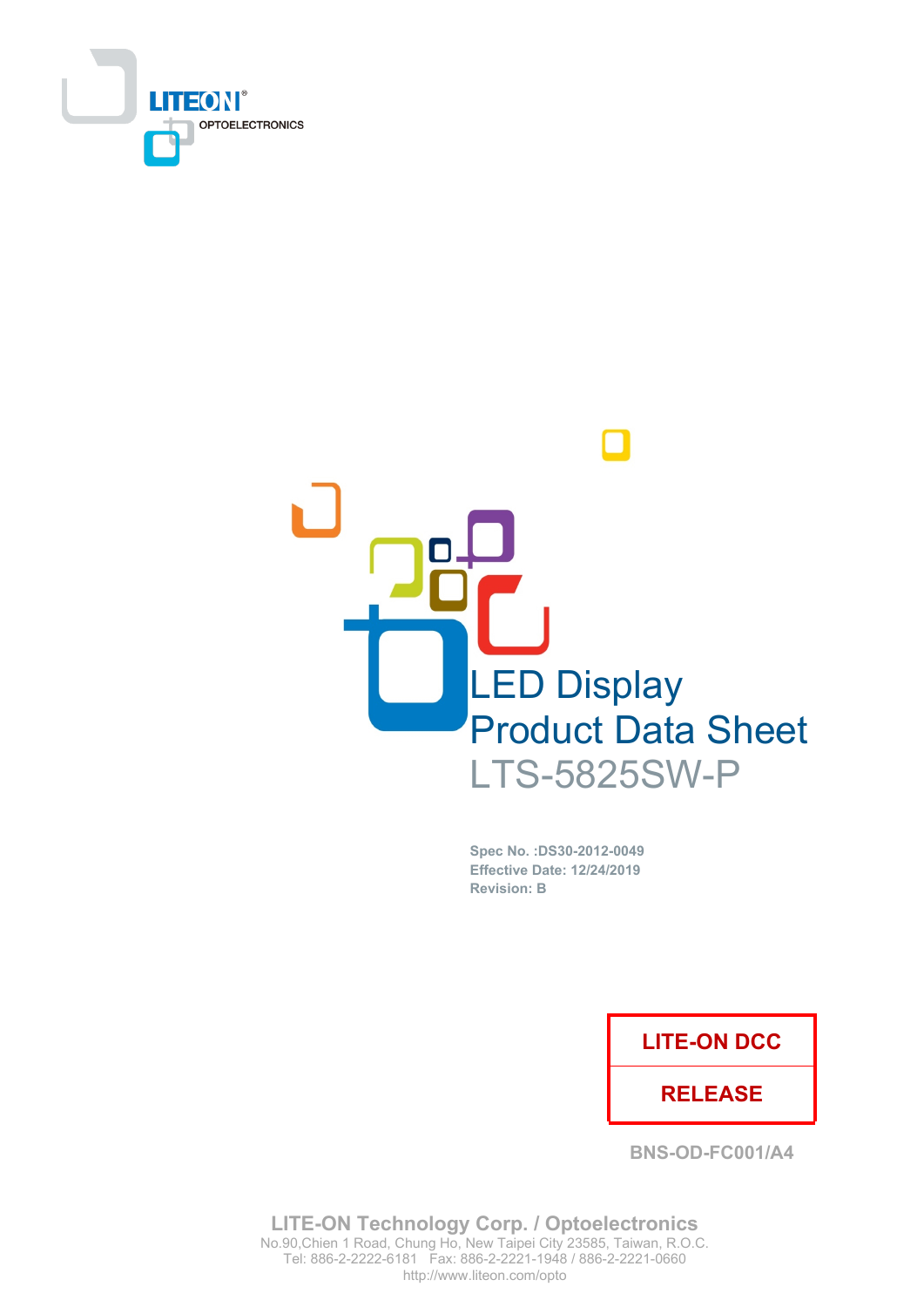

## **LED DISPLAY LTS-5825SW-P**

# **LED DISPLAY**

# **LTS-5825SW-P**

| <b>Rev</b> | <b>Description</b>                           | <b>By</b> | <b>Date</b> |
|------------|----------------------------------------------|-----------|-------------|
| 01         | Preliminary Spec.                            | Eason Lin | 11/24/2011  |
|            |                                              |           |             |
|            |                                              |           |             |
|            |                                              |           |             |
|            |                                              |           |             |
|            |                                              |           |             |
|            |                                              |           |             |
|            | Above data for PD and Customer tracking only |           |             |
|            | NPPR Received and Upload on System           | Reo Lin   | 06/09/2012  |
| A          | Update Packing spec. in page 12              | Reo Lin   | 12/02/2019  |
| B          | Update Packing spec. in page 12              | Reo Lin   | 12/20/2019  |
|            |                                              |           |             |

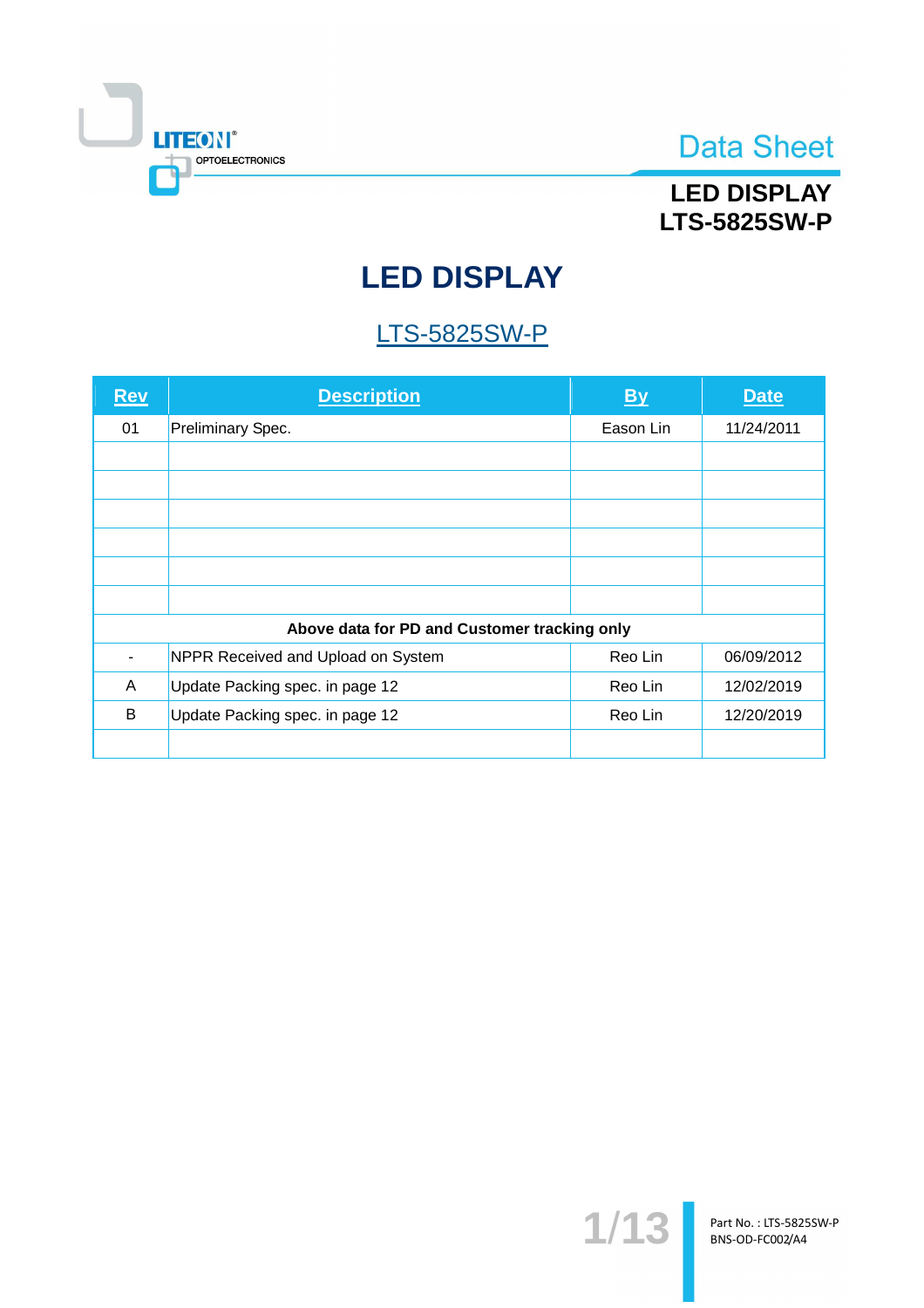

## **LED DISPLAY LTS-5825SW-P**

### 1. Description

The LTS-5825SW-P is a 0.56 inch (14.22 mm) digit height single digit SMD display. This device uses InGaN white chip LED, which are made from InGaN on a Sapphire substrate. The display has gray face and white segments.

#### **1.1 Features**

- 0.56 inch (14.22 mm) DIGIT HEIGHT
- CONTINUOUS UNIFORM SEGMENTS
- LOW POWER REQUIREMENT
- EXCELLENT CHARACTERS APPEARANCE
- HIGH BRIGHTNESS & HIGH CONTRAST
- **WIDE VIEWING ANGLE**
- SOLID STATE RELIABILITY
- CATEGORIZED FOR LUMINOUS INTENSITY.
- LEAD-FREE PACKAGE(ACCORDING TO ROHS)

#### **1.2 Device**

| <b>Part No</b> | <b>Description</b> |
|----------------|--------------------|
| InGaN White    | Common Anode       |
| LTS-5825SW-P   | Rt. Hand Decimal   |

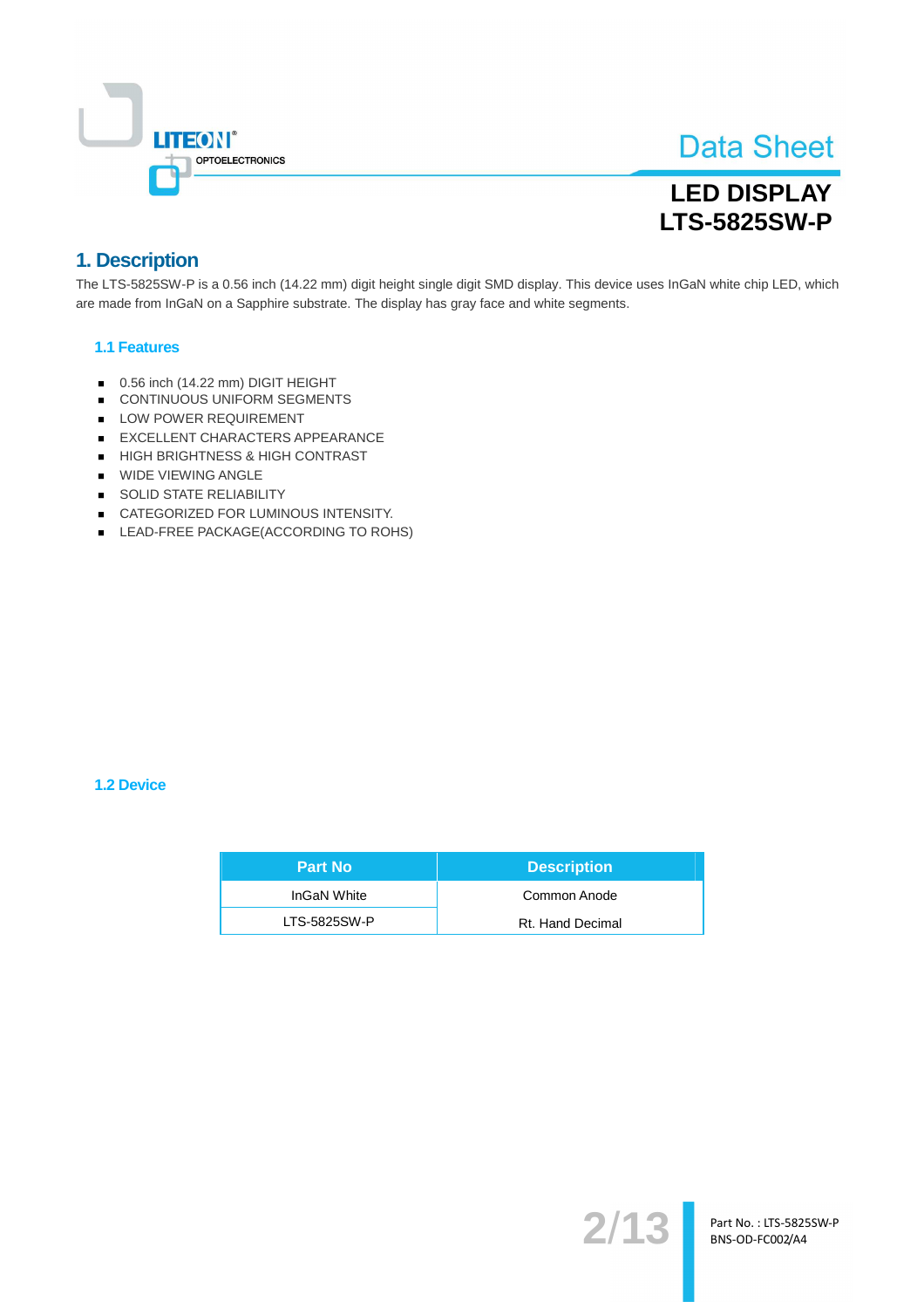

## **LED DISPLAY LTS-5825SW-P**

### **2. Package Dimensions**



 $3/1.$ 

Part No.: LTS-5825SW-P BNS-OD-FC002/A4

#### Notes:

- 1. All dimensions are in millimeters. Tolerances are ±0.25 mm (0.01") unless otherwise noted
- 2. Foreign material on segment  $\leq 10$ mil
- 3. Ink contamination (surface)  $\leq$  20mils
- 4. Bubble in segment ≤10mil
- 5. Bending  $\leq 1\%$  of reflector length
- 6. Plastic pin's burr max is 0.14 mm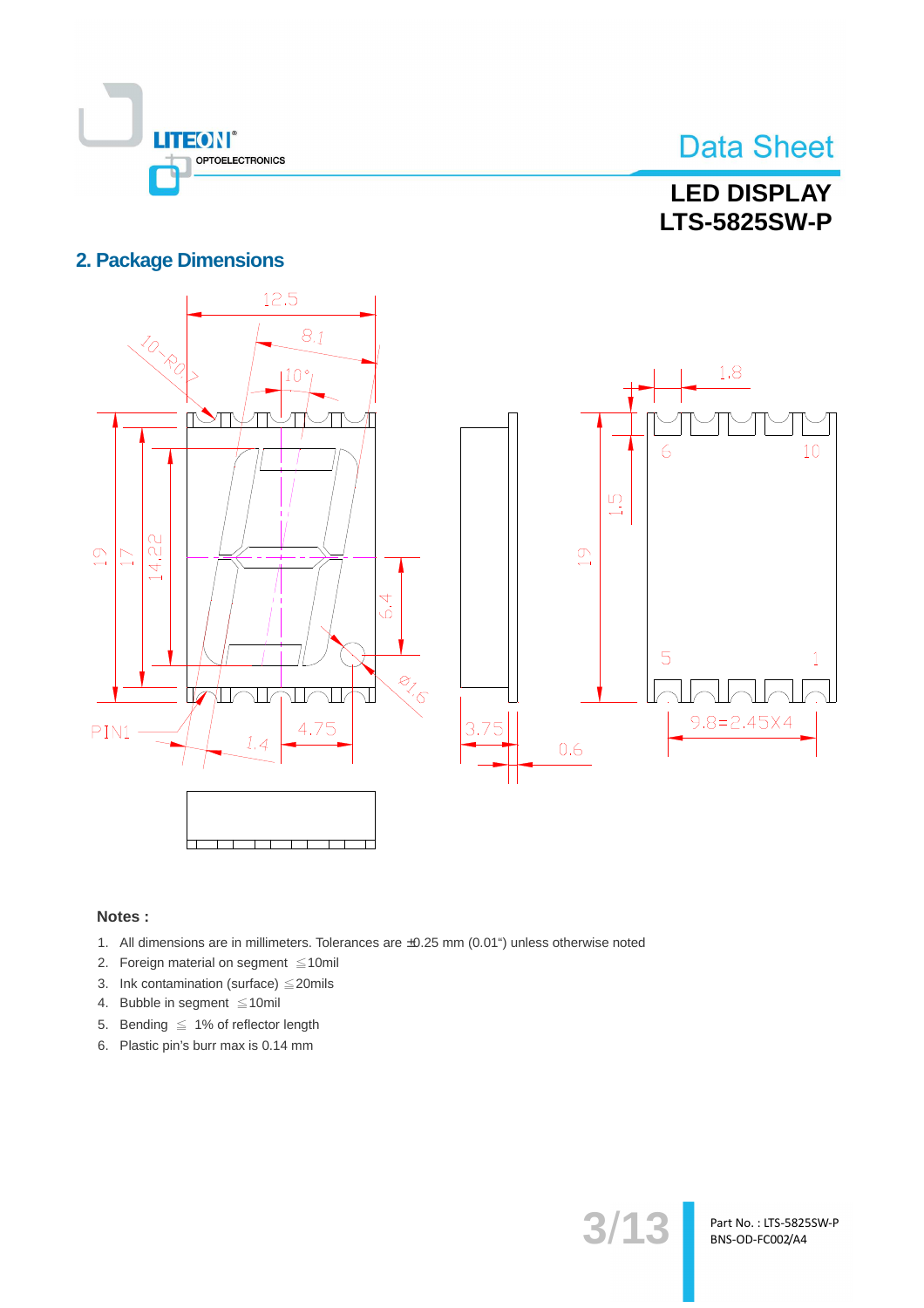

### **LED DISPLAY LTS-5825SW-P**

### 3. Internal Circuit Diagram





### **4. Pin Connection**

| <b>No</b>      | <b>Connection</b> |
|----------------|-------------------|
| 1              | CATHODE E         |
| 2              | CATHODE D         |
| 3              | COMMON ANODE      |
| 4              | CATHODE C         |
| 5              | CATHODE DP        |
| 6              | CATHODE B         |
| $\overline{7}$ | CATHODE A         |
| 8              | COMMON ANODE      |
| 9              | CATHODE F         |
| 10             | CATHODE G         |

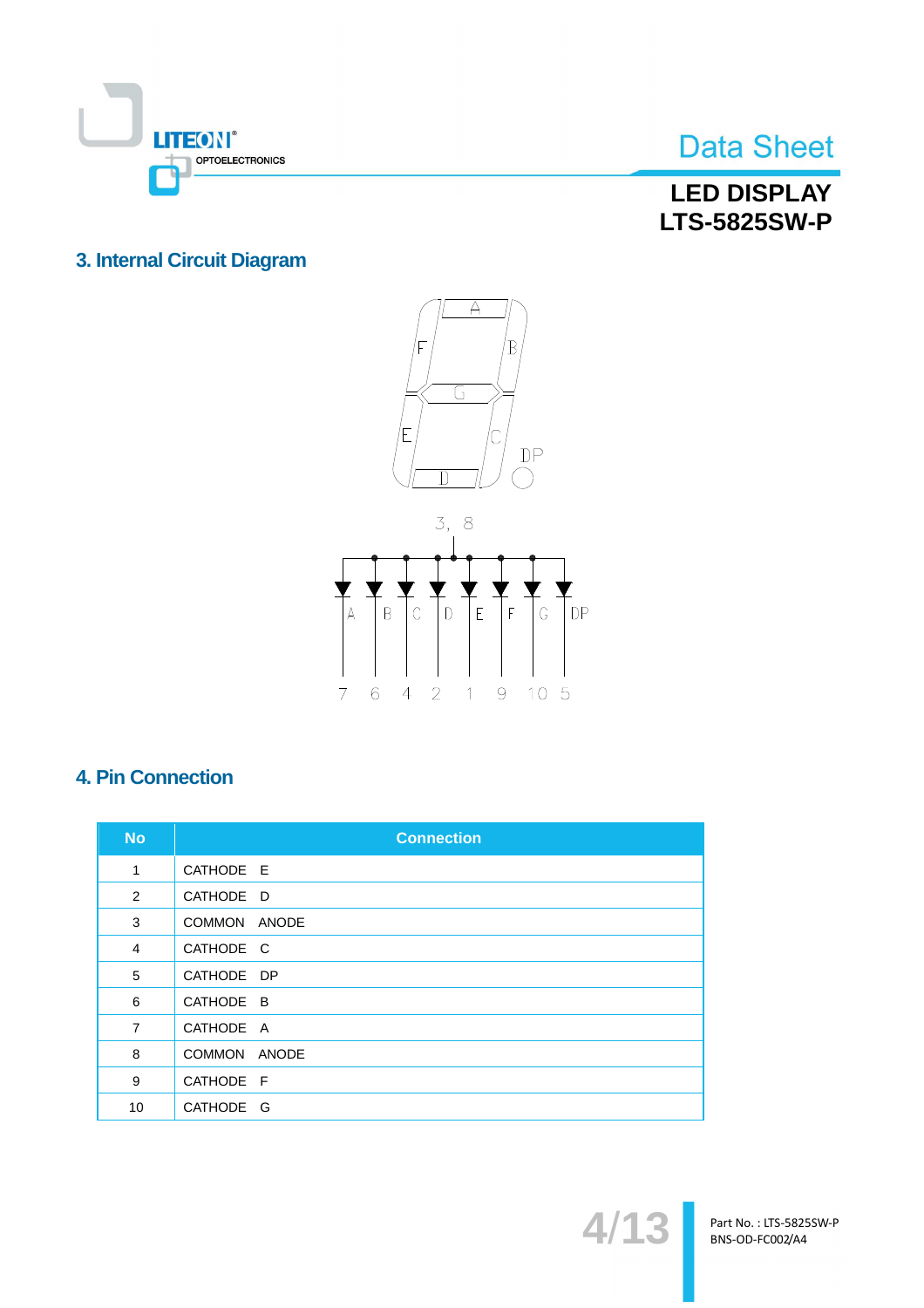

### **LED DISPLAY LTS-5825SW-P**

### **5. Rating and Characteristics**

#### 5.1. CHIP LED Absolute Maximum Rating at Ta=25°C

| <b>Parameter</b>                                                                       | <b>Maximum Rating</b> | <b>Unit</b> |
|----------------------------------------------------------------------------------------|-----------------------|-------------|
| Power Dissipation Per Segment                                                          | 35                    | mW          |
| Peak Forward Current Per Segment<br>(1/10 Duty Cycle, 0.1ms Pulse Width)               | 50                    | mA          |
| <b>Continuous Forward Current Per Segment</b><br>Derating Linear From 25°C Per Segment | 10<br>0.1             | mA<br>mA/C  |
| Operating Temperature Range                                                            | $-35C$ to $+105C$     |             |
| Storage Temperature Range                                                              | $-35C$ to $+105C$     |             |
|                                                                                        |                       |             |

Iron Soldering Conditions: 1/16 inch Below Seating Plane for 3 Seconds at 260°C

#### 5.2. Electrical / Optical Characteristics at Ta=25°C

| <b>Parameter</b>                                          | <b>Symbol</b> | MIN. | TYP.  | MAX. | <b>Unit</b> | <b>Test Condition</b>   |
|-----------------------------------------------------------|---------------|------|-------|------|-------------|-------------------------|
| Average Luminous Intensity Per Chip                       | IV            | 71   |       | 165  | mcd         | $IF = 5mA$<br>Note 1, 2 |
|                                                           | X             |      | 0.294 |      | nm          | $IF = 5mA$<br>Note 3    |
| <b>Chromaticity Coordinates</b>                           | y             |      | 0.286 |      | nm          |                         |
| Forward Voltage Per Chip                                  | VF            | 2.7  |       | 3.2  | V           | $IF = 5mA$              |
| Reverse Current Per Chip <sup>(4)</sup>                   | IR            |      |       | 100  | μA          | $VR=5V$                 |
| Luminous Intensity Matching Ratio<br>(Similar Light Area) | $IV-m$        |      |       | 2:1  |             | $IF = 5mA$              |

#### Notes:

1. Luminous intensity is measured with a light sensor and filter combination that approximates the CIE eye-response curve.

2. The chromaticity coordinates (x, y) is derived from the 1931 CIE chromaticity diagram.

3. Caution in ESD:

Static Electricity and surge damages the LED. It is recommend to use a wrist band or anti-electrostatic glove when handling the LED. All devices, equipment and machinery must be properly grounded.

 $5/1$ 

Part No.: LTS-5825SW-P BNS-OD-FC002/A4

4. Reverse voltage is only for IR test. It can not continue to operate at this situation.

5. Cross talk specification  $\leq 2.5\%$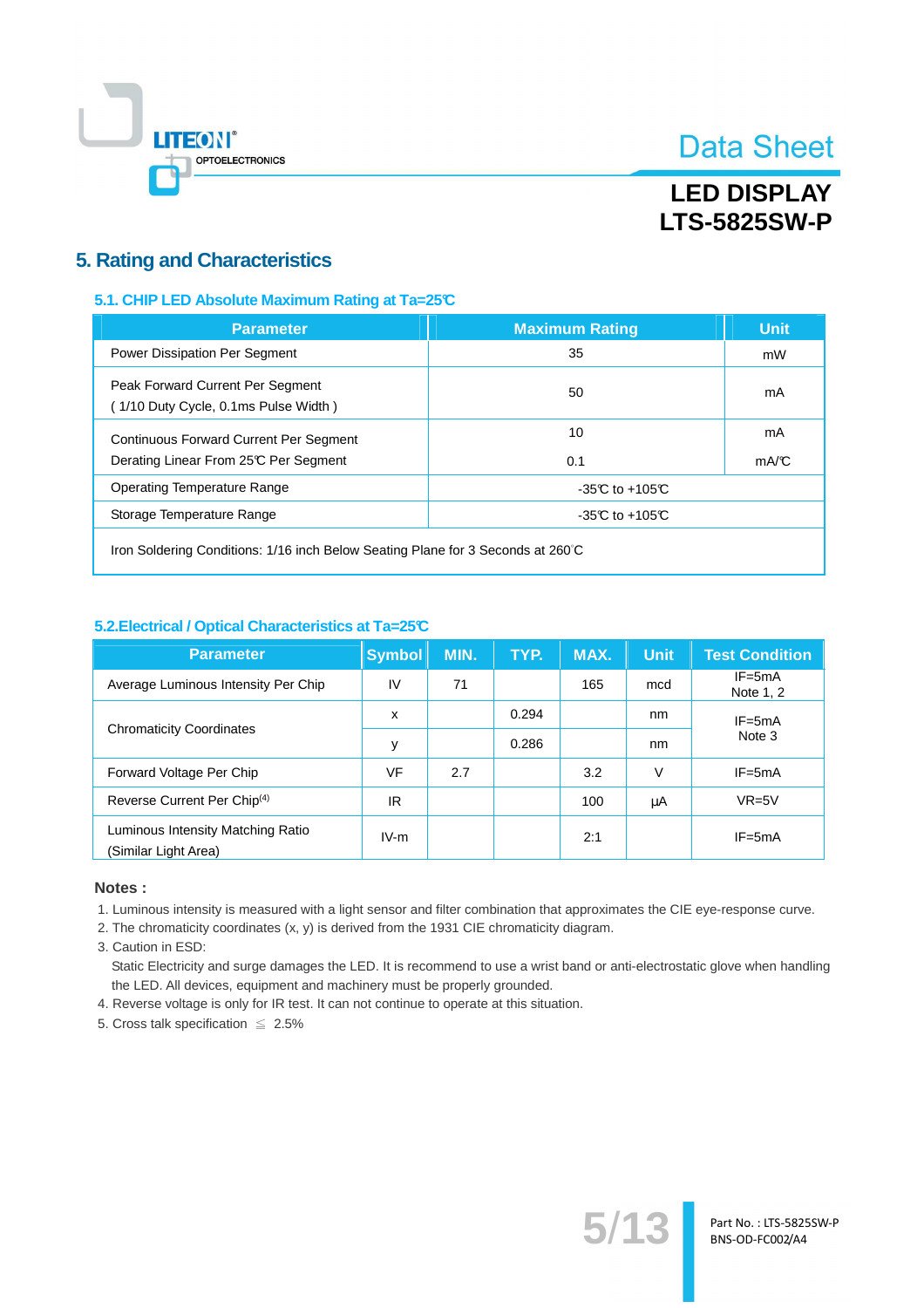

### **LED DISPLAY LTS-5825SW-P**

### 5.1. CHIP LED Absolute Maximum Rating at Ta=25°C

| <b>Parameter</b>                                                                | <b>Maximum Rating</b> | <b>Unit</b> |  |  |  |
|---------------------------------------------------------------------------------|-----------------------|-------------|--|--|--|
| <b>Power Dissipation Per Segment</b>                                            | 35                    | mW          |  |  |  |
| Peak Forward Current Per Segment<br>(1/10 Duty Cycle, 0.1ms Pulse Width)        | 50                    | mA          |  |  |  |
| <b>Continuous Forward Current Per Segment</b>                                   | 10                    | mA          |  |  |  |
| Derating Linear From 25°C Per Segment                                           | 0.1                   | mA/C        |  |  |  |
| Operating Temperature Range<br>$-35C$ to $+105C$                                |                       |             |  |  |  |
| Storage Temperature Range<br>$-35C$ to $+105C$                                  |                       |             |  |  |  |
| Iron Soldering Conditions: 1/16 inch Below Seating Plane for 3 Seconds at 260°C |                       |             |  |  |  |

#### 5.2. Electrical / Optical Characteristics at Ta=25°C

| <b>Parameter</b>                                          | <b>Symbol</b> | MIN. | TYP.  | MAX. | <b>Unit</b> | <b>Test Condition</b>   |
|-----------------------------------------------------------|---------------|------|-------|------|-------------|-------------------------|
| Average Luminous Intensity Per Chip                       | IV            | 71   |       | 165  | mcd         | $IF = 5mA$<br>Note 1, 2 |
| <b>Chromaticity Coordinates</b>                           | X             |      | 0.294 |      | nm          | $IF = 5mA$<br>Note 3    |
|                                                           | y             |      | 0.286 |      | nm          |                         |
| Forward Voltage Per Chip                                  | VF            | 2.7  |       | 3.2  | V           | $IF = 5mA$              |
| Reverse Current Per Chip <sup>(4)</sup>                   | IR            |      |       | 100  | μA          | $VR=5V$                 |
| Luminous Intensity Matching Ratio<br>(Similar Light Area) | $IV-m$        |      |       | 2:1  |             | $IF = 5mA$              |

#### Notes:

1. Luminous intensity is measured with a light sensor and filter combination that approximates the CIE eye-response curve.

2. The chromaticity coordinates (x, y) is derived from the 1931 CIE chromaticity diagram.

3. Caution in ESD:

Static Electricity and surge damages the LED. It is recommend to use a wrist band or anti-electrostatic glove when handling the LED. All devices, equipment and machinery must be properly grounded.

4. Reverse voltage is only for IR test. It can not continue to operate at this situation.

5. Cross talk specification  $\leq 2.5\%$ 

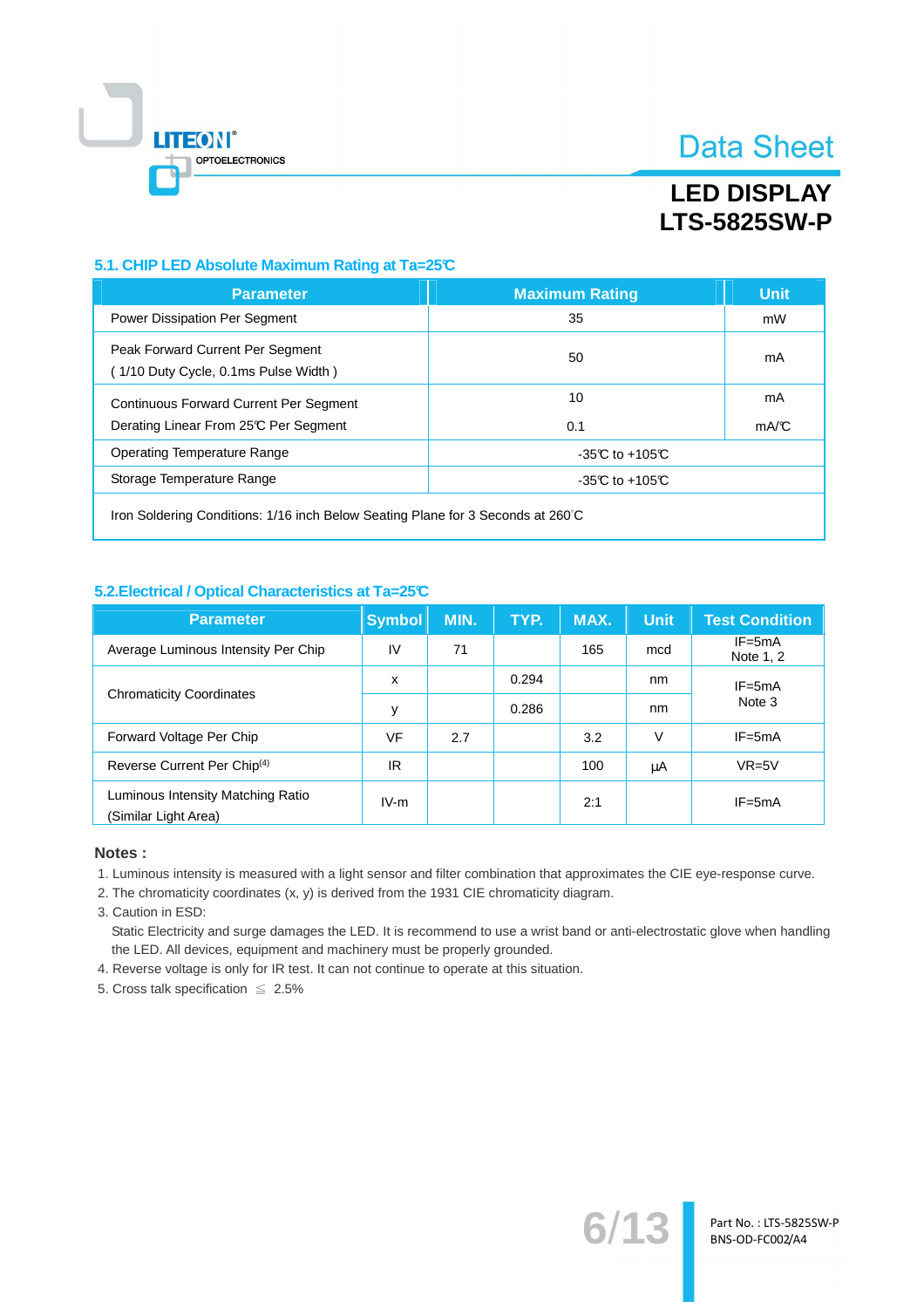

### **LED DISPLAY LTS-5825SW-P**

#### 5.3.ESD (Electrostatic Discharge)

Static Electricity or power surge will damage the LED. Suggestions to prevent ESD damage:

- Use of a conductive wrist band or anti-electrostatic glove when handling these LEDs.  $\blacksquare$
- All devices, equipment, and machinery must be properly grounded.
- Work tables, storage racks, etc. should be properly grounded.  $\blacksquare$
- Use ion blower to neutralize the static charge which might have built up on surface of the LED's plastic for N/D as a result of  $\blacksquare$ friction between LEDs during storage and handling.

#### 5.4. Bin Code List

| VF Spec. Table |                                 |  |  |  |  |
|----------------|---------------------------------|--|--|--|--|
|                |                                 |  |  |  |  |
| MIN.           | MAX.                            |  |  |  |  |
| 2.70           | 2.80                            |  |  |  |  |
| 2.80           | 2.90                            |  |  |  |  |
| 2.90           | 3.00                            |  |  |  |  |
| 3.00           | 3.10                            |  |  |  |  |
| 3.10           | 3.20                            |  |  |  |  |
|                | Forward Voltage (V) at IF = 5mA |  |  |  |  |

#### $V E$  Cose Toble

Tolerance on each Forward Voltage bin is +/-0.1 volt

#### IV Spec. Table

| <b>IV Bin</b>   | Luminous Intensity (mcd) at $IF = 5mA$ |       |  |  |
|-----------------|----------------------------------------|-------|--|--|
|                 | Min.                                   | Max.  |  |  |
| Q <sub>11</sub> | 71.0                                   | 81.0  |  |  |
| Q12             | 81.0                                   | 90.0  |  |  |
| Q <sub>21</sub> | 90.0                                   | 101.0 |  |  |
| Q22             | 101.0                                  | 112.0 |  |  |
| R <sub>11</sub> | 112.0                                  | 129.0 |  |  |
| R <sub>12</sub> | 129.0                                  | 146.0 |  |  |
| R <sub>21</sub> | 146.0                                  | 165.0 |  |  |

Tolerance on each Luminous Intensity bin is +/- 15%.

 $7/13$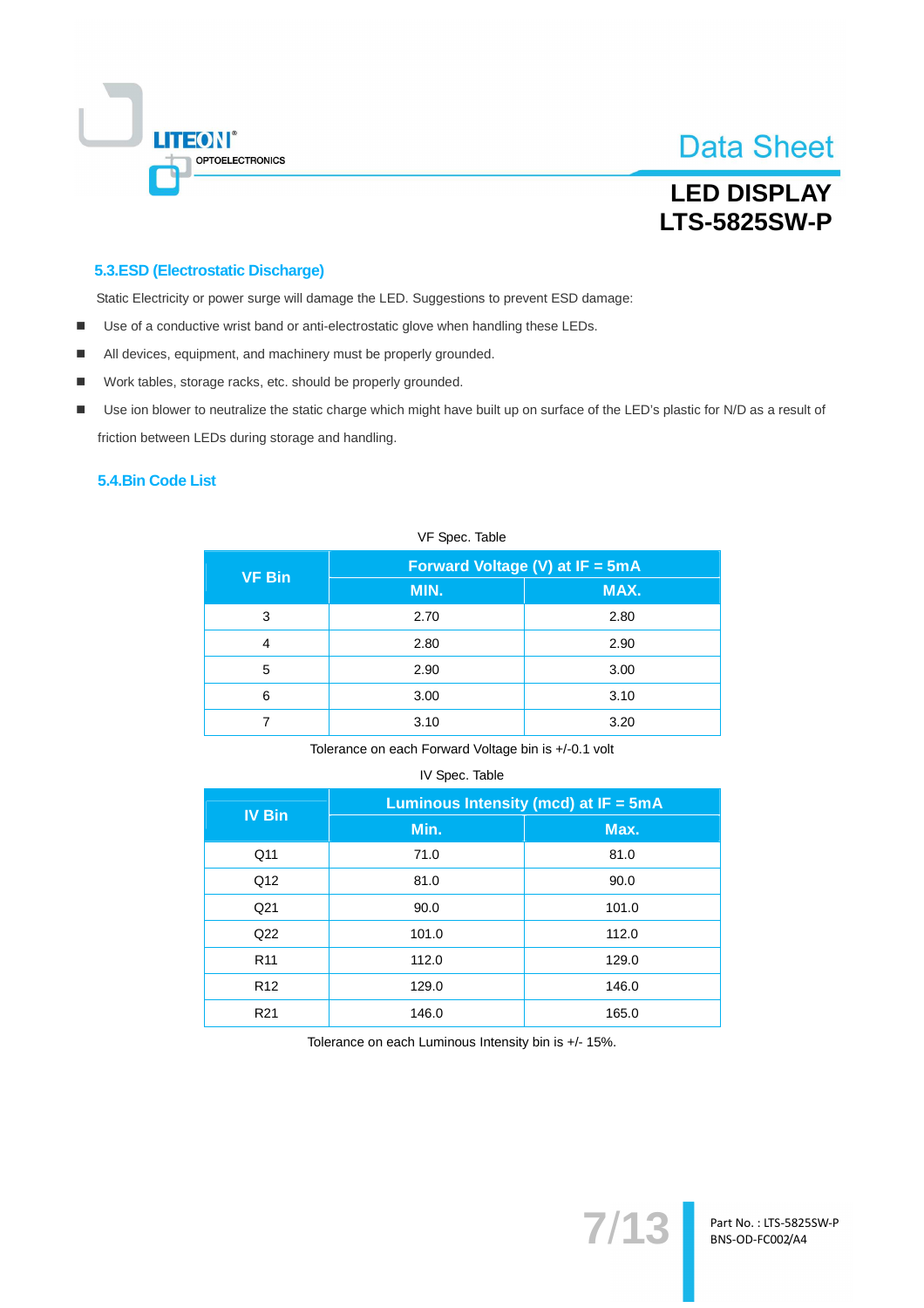**LED DISPLAY LTS-5825SW-P** 

| HOU UPUU. TUDIU |                                          |       |       |       |       |  |  |  |
|-----------------|------------------------------------------|-------|-------|-------|-------|--|--|--|
| <b>Hue Bin</b>  | Color bin limits at $IF = 5mA$           |       |       |       |       |  |  |  |
|                 | <b>CIE 1931 Chromaticity coordinates</b> |       |       |       |       |  |  |  |
| $S1-2$          | x                                        | 0.284 | 0.284 | 0.294 | 0.294 |  |  |  |
|                 | у                                        | 0.240 | 0.272 | 0.286 | 0.254 |  |  |  |
| $S2-2$          | x                                        | 0.284 | 0.284 | 0.294 | 0.294 |  |  |  |
|                 | у                                        | 0.272 | 0.305 | 0.319 | 0.286 |  |  |  |
|                 | x                                        | 0.294 | 0.294 | 0.304 | 0.304 |  |  |  |
| $S3-1$          | у                                        | 0.254 | 0.286 | 0.300 | 0.268 |  |  |  |
| $S3-2$          | x                                        | 0.304 | 0.304 | 0.314 | 0.314 |  |  |  |
|                 | у                                        | 0.268 | 0.300 | 0.315 | 0.282 |  |  |  |
| $S4-1$          | X                                        | 0.294 | 0.294 | 0.304 | 0.304 |  |  |  |
|                 | y                                        | 0.286 | 0.319 | 0.333 | 0.300 |  |  |  |
| S4-2            | x                                        | 0.304 | 0.304 | 0.314 | 0.314 |  |  |  |
|                 | у                                        | 0.300 | 0.333 | 0.347 | 0.315 |  |  |  |
| $S5-1$          | x                                        | 0.314 | 0.314 | 0.324 | 0.324 |  |  |  |
|                 | у                                        | 0.282 | 0.315 | 0.329 | 0.296 |  |  |  |
| $S6-1$          | x                                        | 0.314 | 0.314 | 0.324 | 0.324 |  |  |  |
|                 | У                                        | 0.315 | 0.347 | 0.361 | 0.329 |  |  |  |

#### Hue Spec. Table

Ī

**LITEON®** 

OPTOELECTRONICS

Tolerance on each Hue  $(x, y)$  bin is  $+/$ - 0.01.



Part No.: LTS-5825SW-P BNS-OD-FC002/A4

 $8/1$ 

 $\mathbf{u}$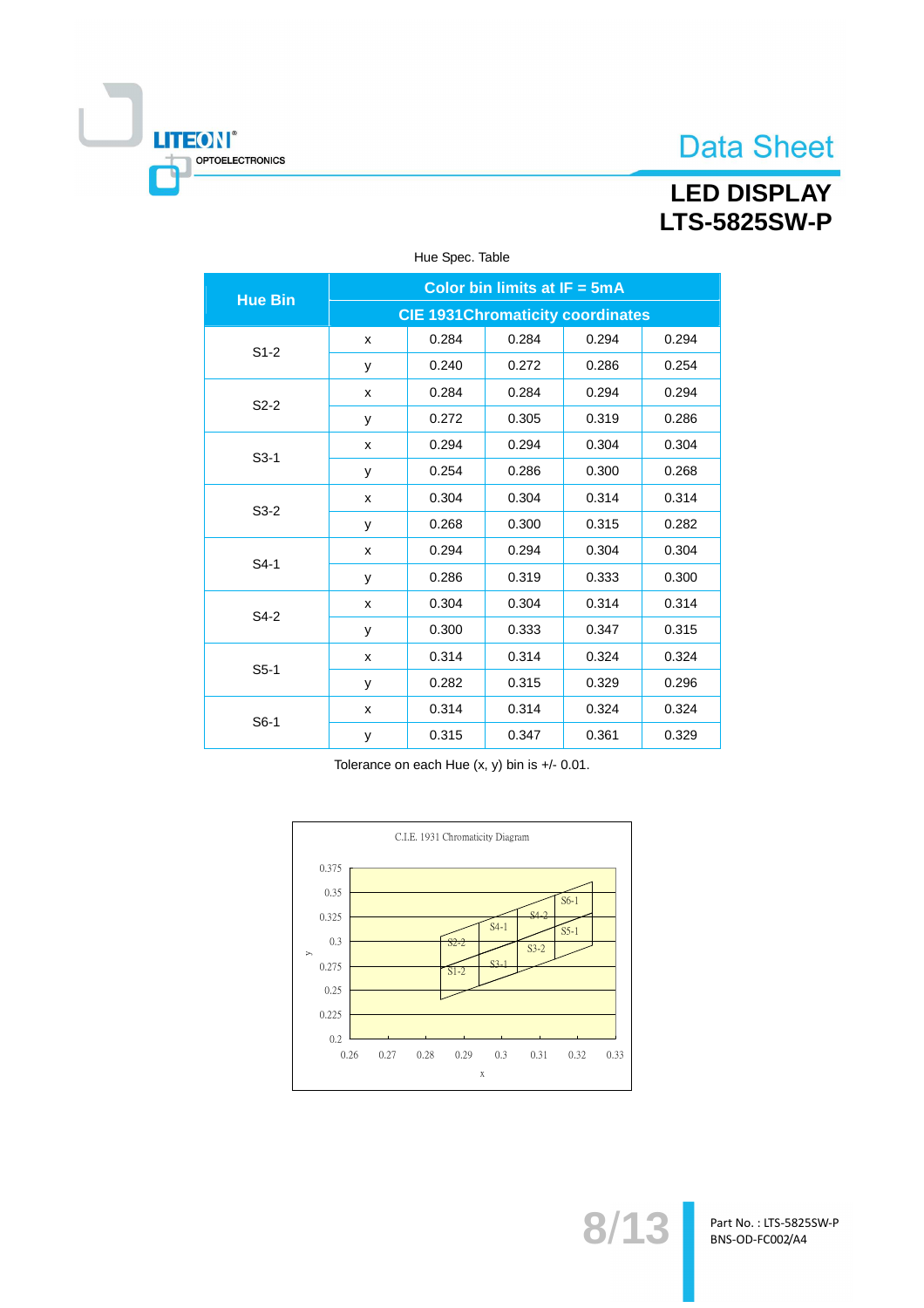

# **LED DISPLAY LTS-5825SW-P**

#### 5.5. Typical Electrical / Optical Characteristics Curves

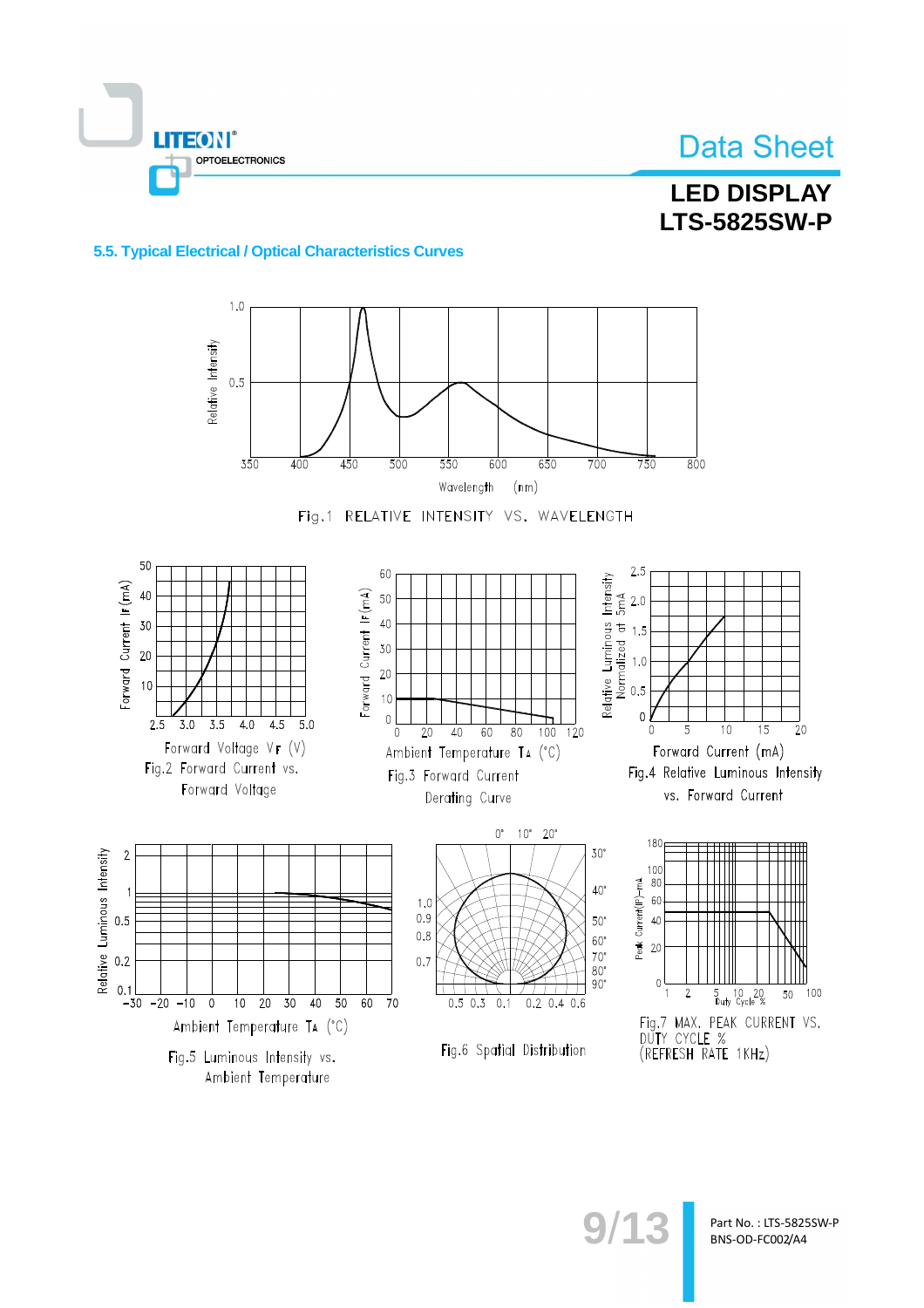

# **LED DISPLAY LTS-5825SW-P**

### **6. SMT SOLDERING INSTRUCTION**

(Number of reflow process shall be less than 2 times, and cooling process to normal temperature is required between the first and the second soldering process)



#### Notes:

1. Recommended soldering condition

| Reflow Soldering (Two times only) |                 | Soldering Iron (One time only) |            |  |
|-----------------------------------|-----------------|--------------------------------|------------|--|
| Pre-heat:                         | $120 - 150$ °C. | Temperature                    | 300°C Max. |  |
| Pre-heat time:                    | 120sec. Max.    | Soldering time                 | 3sec. Max. |  |
| Peak temperature:                 | 260℃ Max.       |                                |            |  |
| Soldering time:                   | 5sec. Max.      |                                |            |  |

2. Number of reflow process shall be less than 2 times, and cooling process to normal temperature is required between the first and the second soldering process.

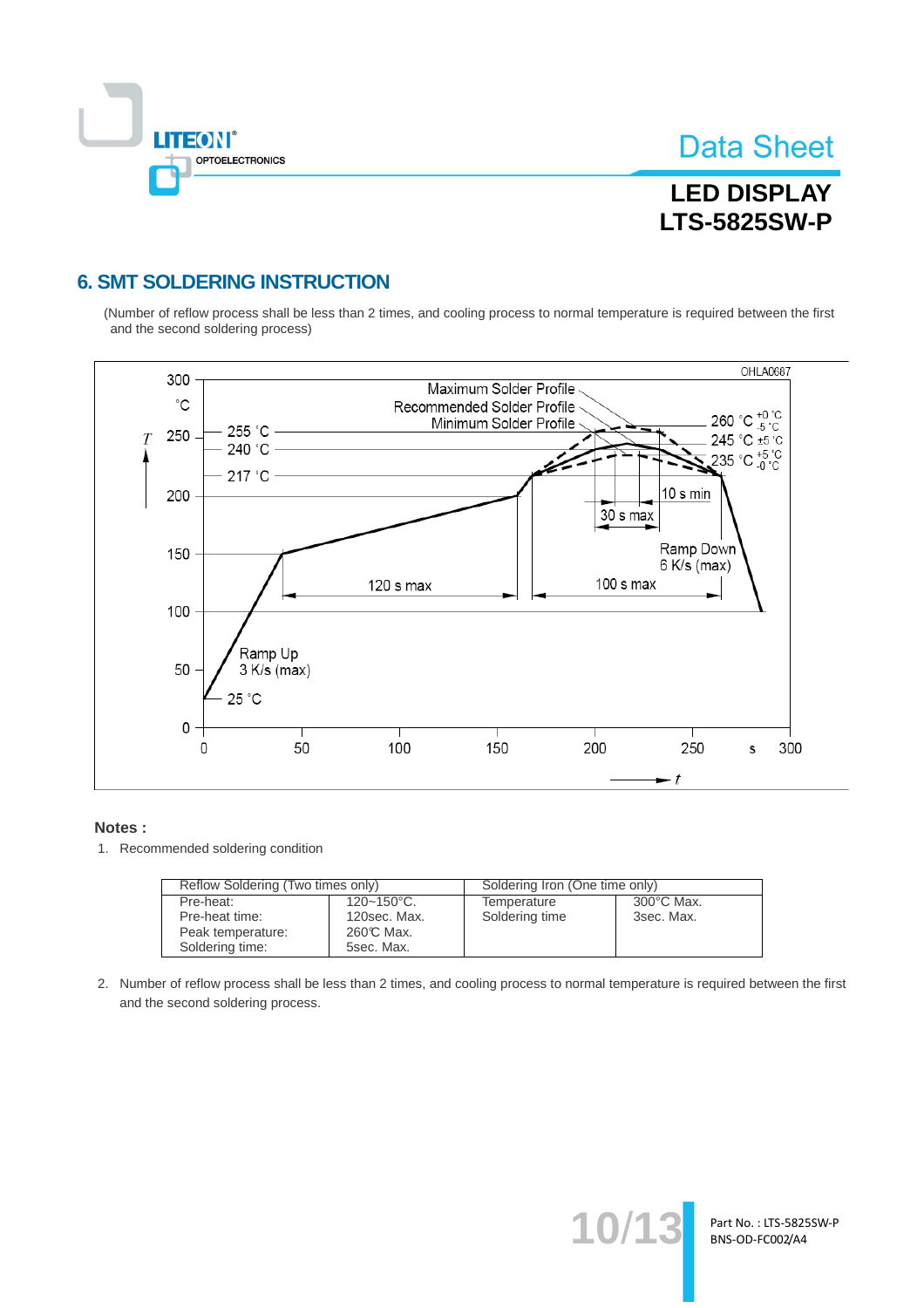



**LED DISPLAY LTS-5825SW-P** 

### 7. Recommended Soldering Pattern



### **8. Packing Specification**

**8.1. Packing Reel Dimensions** 



Part No.: LTS-5825SW-P BNS-OD-FC002/A4

 $11/1$ 

 $+0.5$ 

 $3.0^{+0.5}_{-0.2}$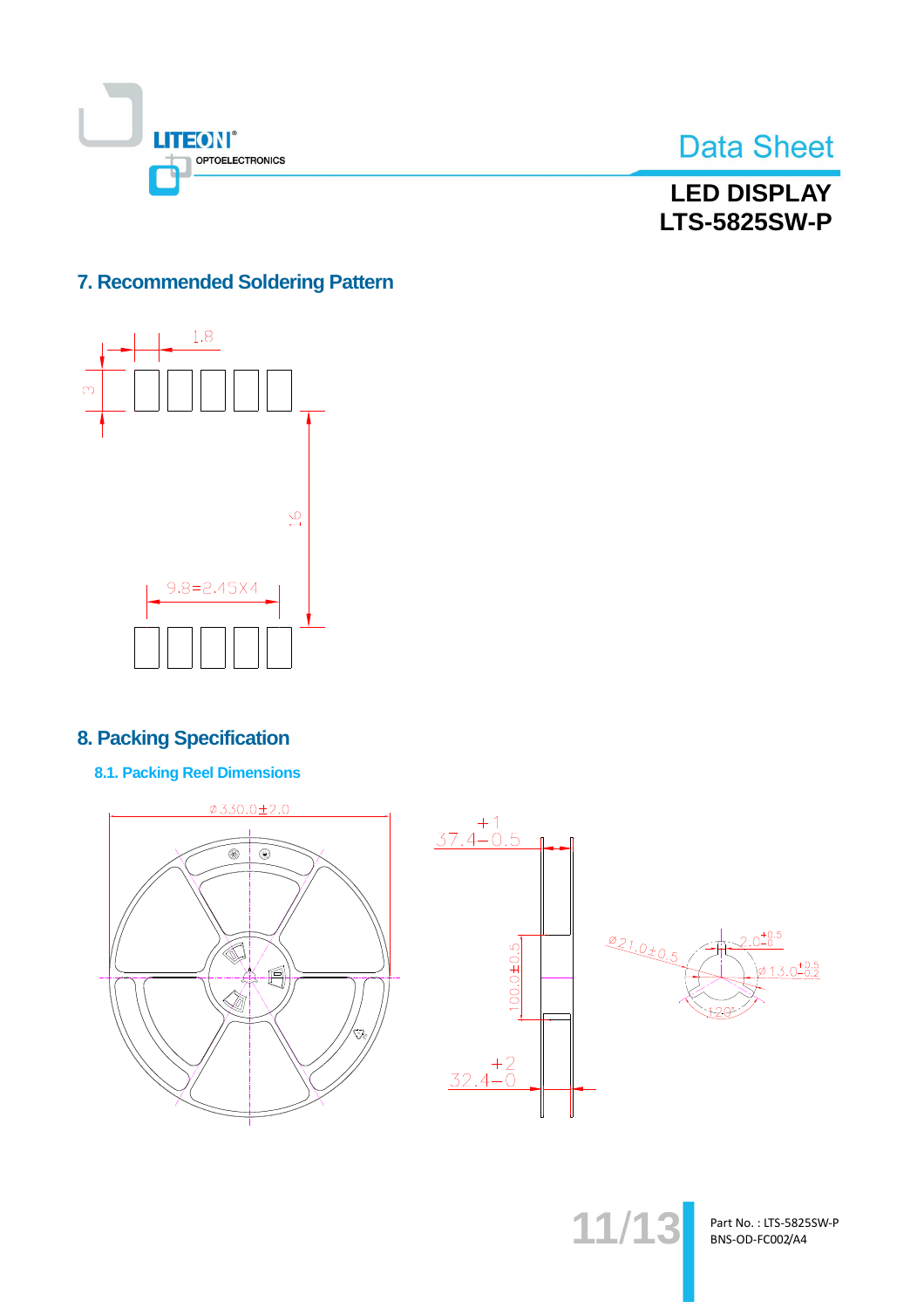

## **LED DISPLAY LTS-5825SW-P**

#### **8.2. Packing Carrier Dimensions**



- 
- 4. All dimensions meet EIA-481-D requirements.
- 5. Thickness: 0.30±0.05mm.
- 6. Packing length per  $22$ " reel:  $44.5$  Meters. $(1:3)$
- 7. Component load per 13" reel : 700 pcs.
- 8. Minimum packing quantity is 200 pcs for remainders

#### 8.3. Trailer part / Leader part

 $(40mm MIN.)$ 

 $(400$ mm MIN.)

|  | $\left  \bullet \right $ EMPTY $\left  \bullet \right $ |  |
|--|---------------------------------------------------------|--|

 $(40mm MIN.)$ 

DIRECTION OF PULLING OUT

 $12$ 

Part No.: LTS-5825SW-P BNS-OD-FC002/A4